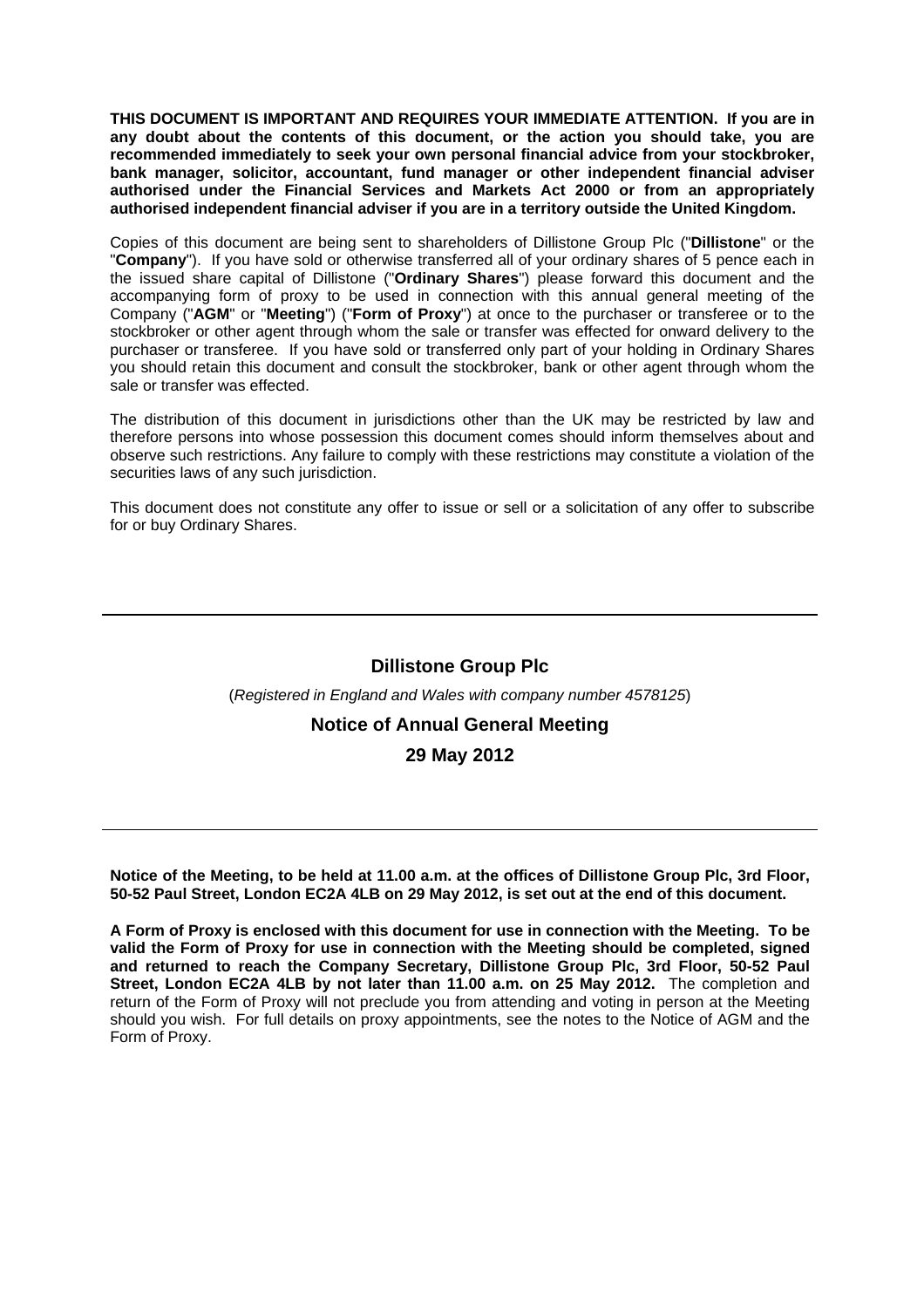# **Dillistone Group Plc**

Dear Shareholder,

I am writing to inform you that this year's annual general meeting of Dillistone Group Plc will be held on Tuesday 29 May 2012 at 11.00 a.m. at the offices of the Company at 3rd Floor, 50-52 Paul Street, London EC2A 4LB. Details of the business to be considered are set out in the notice of meeting ("**Notice**") which follows this letter. I should like to make some comments on a number of the matters to be dealt with at the AGM.

#### *Resolutions 3 & 4 - Re-election of Directors*

These resolutions concern the re-election of Jason Starr and Alex James, who are retiring at the Meeting by rotation in accordance with article 83 of the Company's articles of association. The Board of Directors of Dillistone ("**Board**" or "**Directors**"), following its evaluation of the performance of the Directors offering themselves for re-election, confirms that each of the Directors is performing effectively and demonstrates commitment to their role.

### *Resolution 7 - Directors' power to allot shares*

Section 549 of the Companies Act 2006 (the "**Act**") stipulates that directors cannot allot shares or rights to subscribe for shares in a company (other than the shares allotted in accordance with an employees' share scheme) unless they are authorised to do so by its shareholders in general meeting. The Directors' current authority to allot shares was granted at last year's annual general meeting and is due to expire at the conclusion of the Meeting. Resolution 7 seeks new authority from shareholders (to the exclusion of the previous general authority granted at last year's annual general meeting) for the Directors to allot relevant securities up to an aggregate nominal value £303,271. This general authority equates to approximately one-third of the nominal value of the issued share capital of the Company in each case. The Directors do not have any present intentions of exercising this authority, but they consider it desirable that the specified amount of unissued share capital is available for issue so that they can more readily take advantage of possible opportunities. Unless renewed, revoked, varied or extended, this authority will expire at the conclusion of the next annual general meeting of the Company.

#### *Resolution 8 - Directors' power to allot shares for cash*

Resolution 8 authorises the Directors in certain circumstances to allot equity securities for cash other than in accordance with statutory pre-emption rights (which require a company to offer all allotments for cash first to existing shareholders in proportion to their holdings). The relevant circumstances are either where (i) the allotment takes place in connection with a rights issue or (ii) the allotment is limited to a maximum nominal amount of £136,472 (equating to 2,729,440 ordinary shares of 5p each, respectively), representing approximately 15% of the nominal value of the issued ordinary share capital of the Company in each case. Unless renewed, revoked, varied or extended, this authority will expire at the conclusion of the next annual general meeting of the Company. Resolution 8 will also give the Directors power to sell Ordinary Shares held in treasury on a non pre-emptive basis, subject always to the limitations noted above. The Directors consider that the power proposed to be granted by Resolution 8 is necessary to retain flexibility, although they do not have any intention at the present time of exercising such power.

#### *Resolution 9 - Authority to purchase shares (market purchases)*

Under Resolution 9, which is proposed as a special resolution, the Company will seek to renew the current limited authority to make purchases in the market of its own Ordinary Shares subject to specified limits, including the minimum and maximum prices which may be paid. The maximum number of Ordinary Shares which the Company may purchase pursuant to this authority is limited to, 1,819,627 Ordinary Shares, representing approximately 10% of the issued share capital of the Company in each case.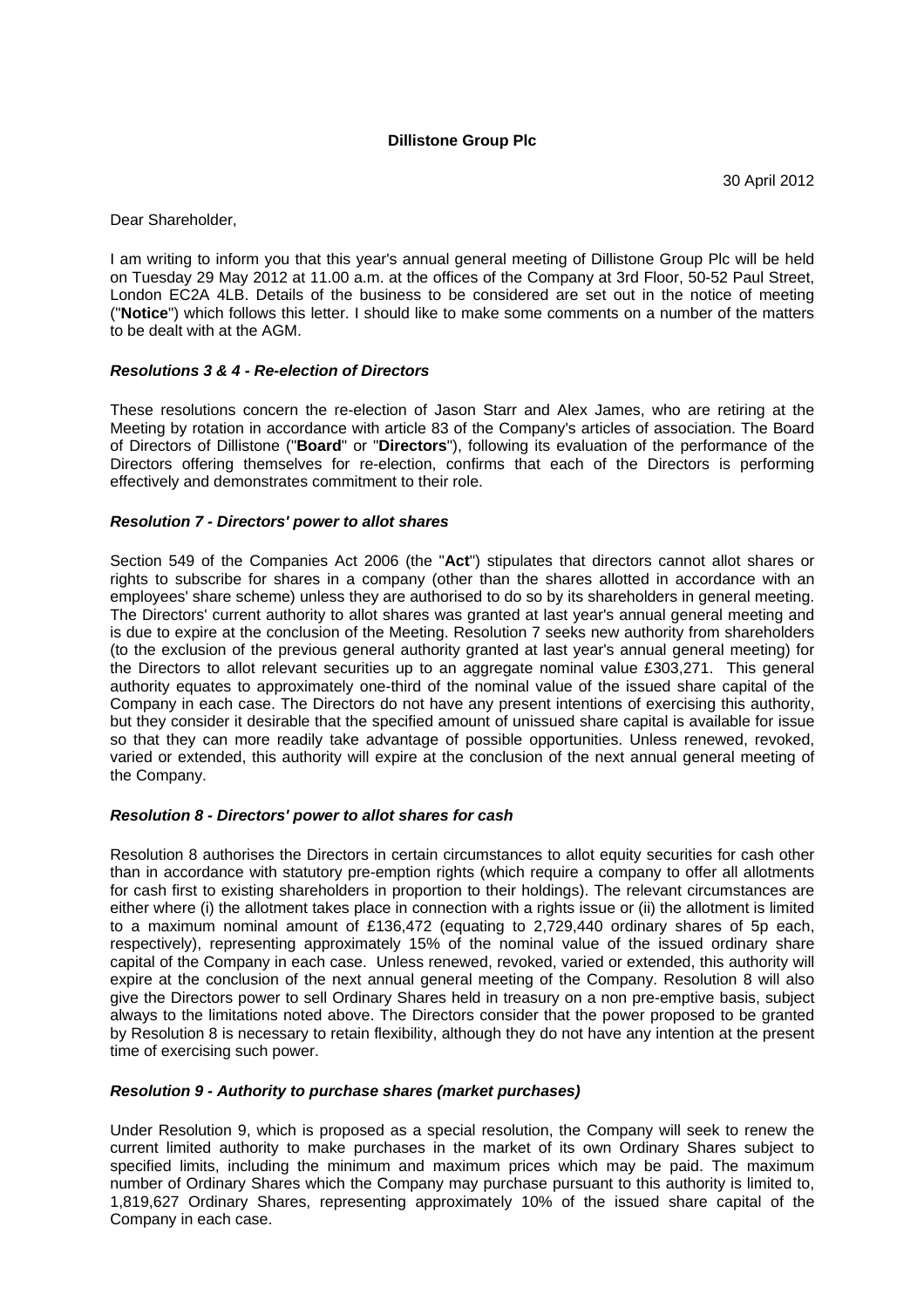In seeking this authority the Board is not indicating any commitment to buy back Ordinary Shares. The Board will only exercise the authority if, in the light of market conditions prevailing at the time, it considers that the purchases of Ordinary Shares can be expected to result in an increase in earnings per share and be in the best interests of shareholders generally. The Directors do, however, consider it desirable for this authorisation to be available to provide flexibility in the management of the Company's capital reserves. In the event of any purchase under this authority, the Directors would either hold the purchased Ordinary Shares in treasury or cancel them. The authority will expire at the conclusion of the next annual general meeting of the Company.

### **Action to be taken**

Whether or not you intend to come to the AGM, please complete and return the accompanying Form of Proxy to the Company Secretary so as to be received no later than 11.00 a.m. on 25 May 2012. By doing so, you will not preclude yourself from attending and voting in person at the Meeting.

### **Recommendation**

Your Board considers each of the proposed resolutions to be in the best interests of the Company and its shareholders as a whole. Accordingly, your Directors unanimously recommend that you vote in favour of the resolutions as they intend to do in respect of their own beneficial shareholdings amounting to 8,407,019 Ordinary Share representing approximately 46.20 per cent. of the issued share capital of the Company.

Yours faithfully

#### **Mike Love** *Non-Executive Chairman*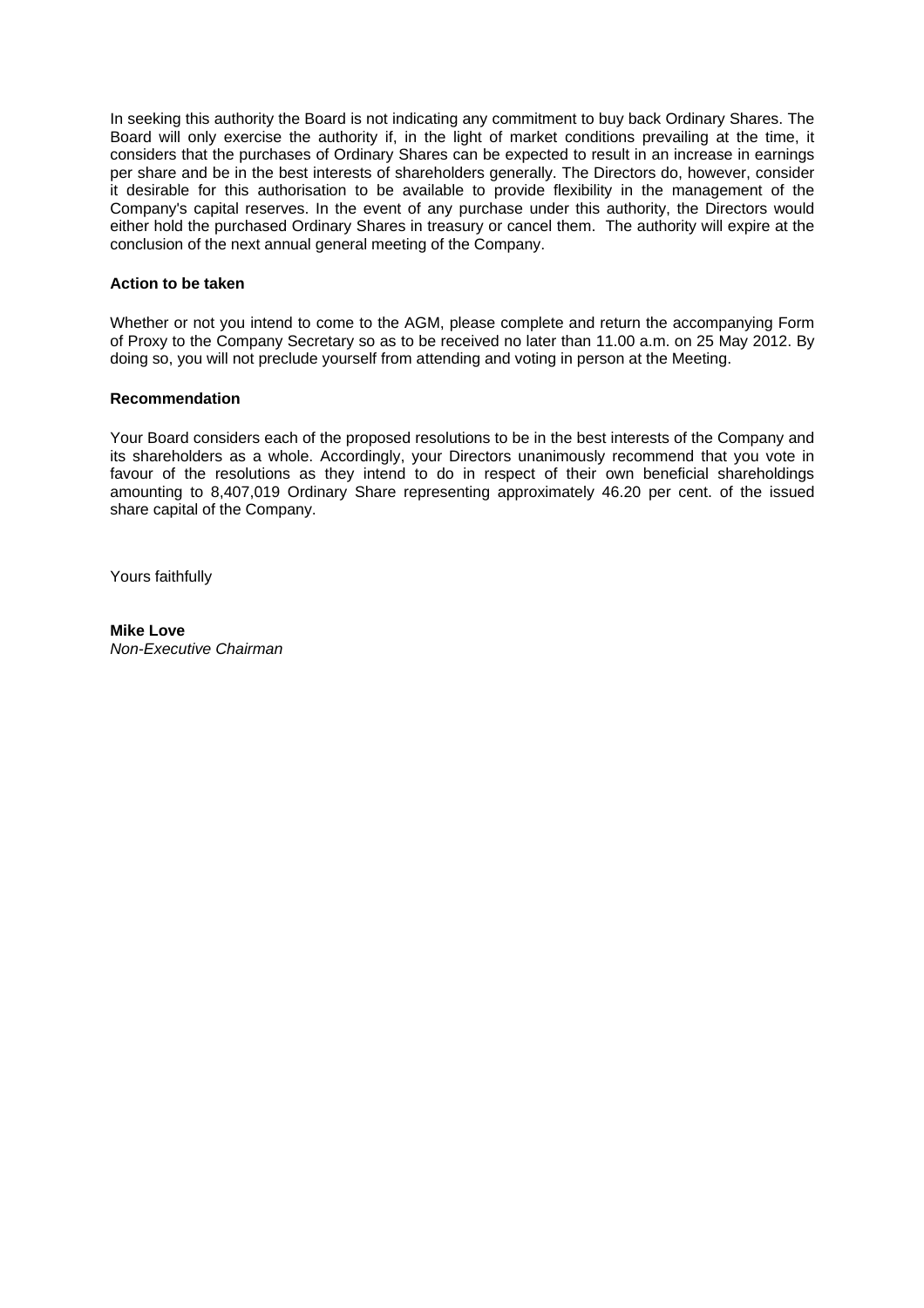# **Dillistone Group Plc**

# **Notice of Annual General Meeting**

Notice is hereby given that the Annual General Meeting (the "**AGM**" or "**Meeting**") of Dillistone Group Plc (the "**Company**") will be held at the offices of Dillistone Group Plc at 3rd Floor, 50-52 Paul Street, London EC2A 4LB on Tuesday 29 May 2012 at 11.00 a.m. for the following purposes:

# **Ordinary Business**

To consider and, if thought fit, pass the following resolutions, which will be proposed as ordinary resolutions:

# 1. **Report and accounts**

To receive the audited annual accounts of the Company for the year ended 31 December 2011, together with the directors' report and the auditor's report on those annual accounts.

# 2. **Declaration of dividend**

To declare a final dividend of 2.3333 pence per ordinary share of 5 pence each in the issued share capital of the Company for the year ended 31 December 2011 payable on 26 June 2012 to shareholders who are on the register of members of the Company at 5.00 p.m. on 1 June 2012.

# 3. **Re-election of Director**

To re-elect Jason Starr, who retires by rotation in accordance with the Company's articles of association.

### 4. **Re-election of Director**

To re-elect Alex James, who retires by rotation in accordance with the Company's articles of association.

# 5. **Re-appointment of auditors**

To appoint Grant Thornton as auditors of the Company to hold office from the conclusion of this Meeting until the conclusion of the next general meeting at which accounts are laid before the Company.

#### 6. **Auditors' remuneration**

To authorise the directors to determine the remuneration of the auditors.

# 7. **Directors' authority to allot shares**

That, in substitution for any equivalent authorities and powers granted to the directors prior to the passing of this resolution, the directors be and they are generally and unconditionally authorised pursuant to Section 551 of the Companies Act 2006 (the "**Act**") to exercise all powers of the Company to allot shares in the Company, and grant rights to subscribe for or to convert any security into shares of the Company (such shares, and rights to subscribe for or to convert any security into shares of the Company being "**relevant securities**") up to an aggregate nominal amount of £303,271 provided that, unless previously revoked, varied or extended, this authority shall expire on the conclusion of the annual general meeting of the Company to be held in 2013, except that the Company may at any time before such expiry make an offer or agreement which would or might require relevant securities to be allotted after such expiry and the Directors may allot relevant securities in pursuance of such an offer or agreement as if this authority had not expired.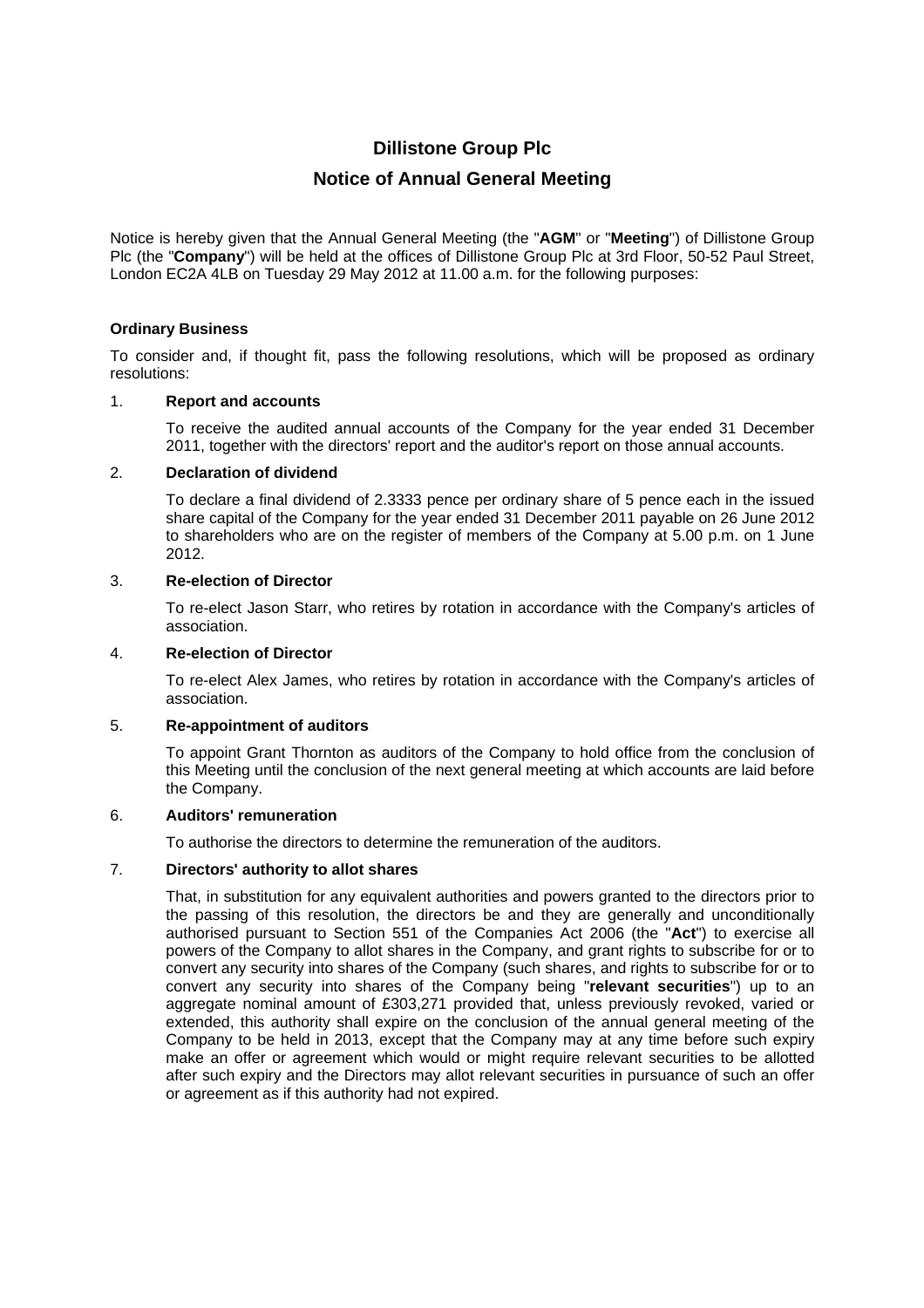# **Special Business**

To consider and, if thought fit, pass the following resolutions which will be proposed as special resolutions.

### 8. **Directors' power to allot shares for cash**

That the Directors be and they are empowered pursuant to Section 570(1) of the Act to allot equity securities (as defined in Section 560(1) of the Act) of the Company wholly for cash pursuant to the authority of the directors under Section 551 of the Act conferred by resolution 10 above and/or by way of a sale of treasury shares (by virtue of Section 573 of the Act), in each case as if Section 561(1) of the Act did not apply to such allotment, provided that:

- (a) the power conferred by this resolution shall be limited to:
	- (i) the allotment of equity securities in connection with an offer of equity securities to the holders of ordinary shares in the capital of the Company in proportion as nearly as practicable to their respective holdings of such shares, but subject to such exclusions or other arrangements as the Directors may deem necessary or expedient in relation to fractional entitlements or legal or practical problems under the laws of, or the requirements of any regulatory body or any stock exchange;
	- (ii) the allotment, otherwise than pursuant to sub-paragraph (i) above, of equity securities up to an aggregate nominal amount of £136,472; and
- (b) unless previously revoked, varied or extended, this power shall expire on the conclusion of the annual general meeting of the Company to be held in 2013 except that the Company may before the expiry of this power make an offer or agreement which would or might require equity securities to be allotted after such expiry and the directors may allot equity securities in pursuance of such an offer or agreement as if this power had not expired.

#### 9. **Authority to purchase shares (market purchases)**

That the Company be and it is generally and unconditionally authorised to make market purchases (within the meaning of Section 693(4) of the Act) of ordinary shares of 5 pence each of the Company provided that:

- (a) the maximum number of ordinary shares hereby authorised to be acquired is 1,819,627,
- (b) the minimum price which may be paid for any such share is 5 pence (exclusive of expenses);
- (c) the maximum price (exclusive of expenses) which may be paid for any such shares is an amount equal to 110% of the average of the middle market quotations for an ordinary share as derived from the London Stock Exchange Daily Official List for the five business days immediately preceding the day on which the ordinary share is contracted to be purchased; and
- (d) the authority hereby conferred shall expire at the conclusion of the annual general meeting of the Company to be held in 2013, save that the Company may, prior to the expiry of such authority, make an offer or agreement which would or might require ordinary shares to be purchased by the Company after such expiry and the Company may purchase ordinary shares notwithstanding such expiry.

*Dated: 30 April 2012 By order of the Board* 

*Julie Pomeroy Company Secretary* 

*Registered Office: 3rd Floor 50-52 Paul Street* 

*London EC2A 4LB*